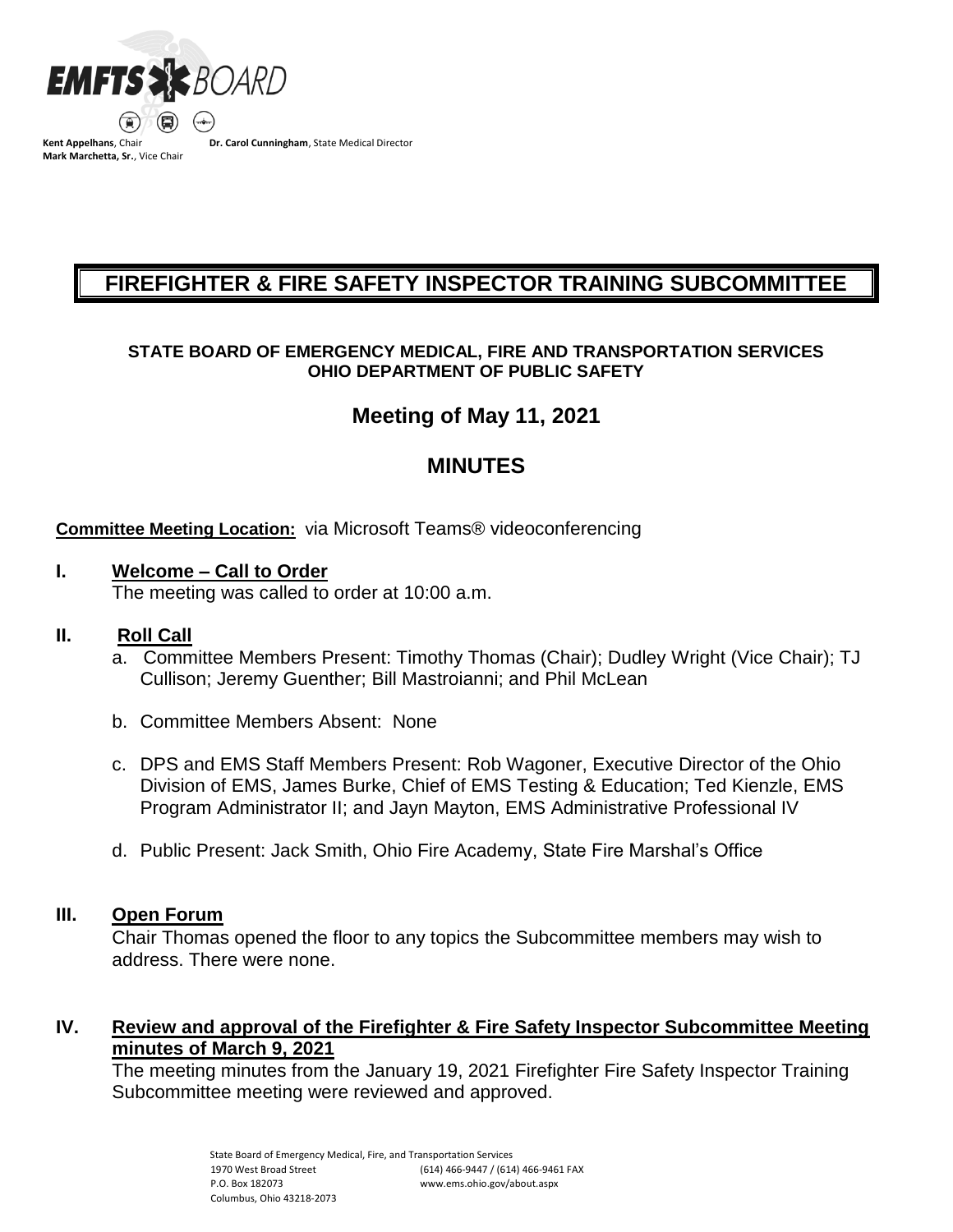**State Board of Emergency Medical, Fire, and Transportation Services Page** 2

> *MOTION: Motion to approve the Firefighter Fire Safety Inspector Training*  **Subcommittee meeting minutes from March 9, 2021.** Vice Chair Wright – First. Mr. Guenther – Second. All in favor. None opposed. Motion carried.

## **V. Executive Director Wagoner report**

Executive Director Wagoner stated that his report pertains to the volunteer firefighter course pilot that is running in several sites, the IDLH (Immediately Dangerous to Life and Health) training, and the possibility of entry on fire grounds for volunteer firefighters. He recently met with Marshal Reardon and Representatives Baldridge and Cross, to discuss a number of volunteer firefighter issues related to training and recruitment. As for retention issues, this piece will be made clear after July 1st, which is when the extensions granted under House Bills 197 and 404 expire. There is much support within the legislature to increase recruitment of volunteers and to make the volunteer system safer. There was discussion in the legislature of forming a task force to review how to assist those departments that are challenged with personnel, with special attention to those needing help during the weekdays from 8 a.m. to 5 p.m., with responding to fires that would possibly require entry. The chief legislative officer from the Department of Public Safety joined the meeting as well. Marshal Reardon was very encouraged by the responses. The subcommittee will be kept apprised as this matter goes forward.

There was verbiage within the www.ems.ohio.gov website stating that FFII is required for career firefighters in Ohio. After researching the history of that statement, nothing conclusive was found as to its origins, so it was modified on the website to be qualified by "typically" and now reads that FFII is typically required.

Having no questions, Executive Director Wagoner concluded his report.

### **VI. State Fire Marshal Report**

Mr. Smith remarked that he would be touching on the same topics that Executive Director Wagoner did, as the State Fire Marshal's Office has been working with the Division of EMS on volunteer recruitment and certification. There have been a number of requests to the office about what constitutes needing to be certified, such as whether driving is permitted without a certification. It seems like there is a groundswell of people trying to circumnavigate the certification process and what needs to be done in an effort to recruit staffing. The Director's office has been focusing on those issues. The Ohio Fire Academy is very busy. The offcampus schedule is booked through the rest of the year already, due to working through a backlog brought about by COVID interruptions. The on-campus classes are starting to fill back up as well, although the online and hybrid presences remain more robust. Of the 90 courses offered, approximately 30 of them are completely online, didactic, or lecture-based. Other than the current COVID processes that are currently in place, we are ramping back up to full swing. There were no further questions.

### **VII. Ohio Fire Organizations Reports - Ohio Society of Fire Service Instructors (OSFSI)**

There was no report as Mr. Belcher was not in attendance.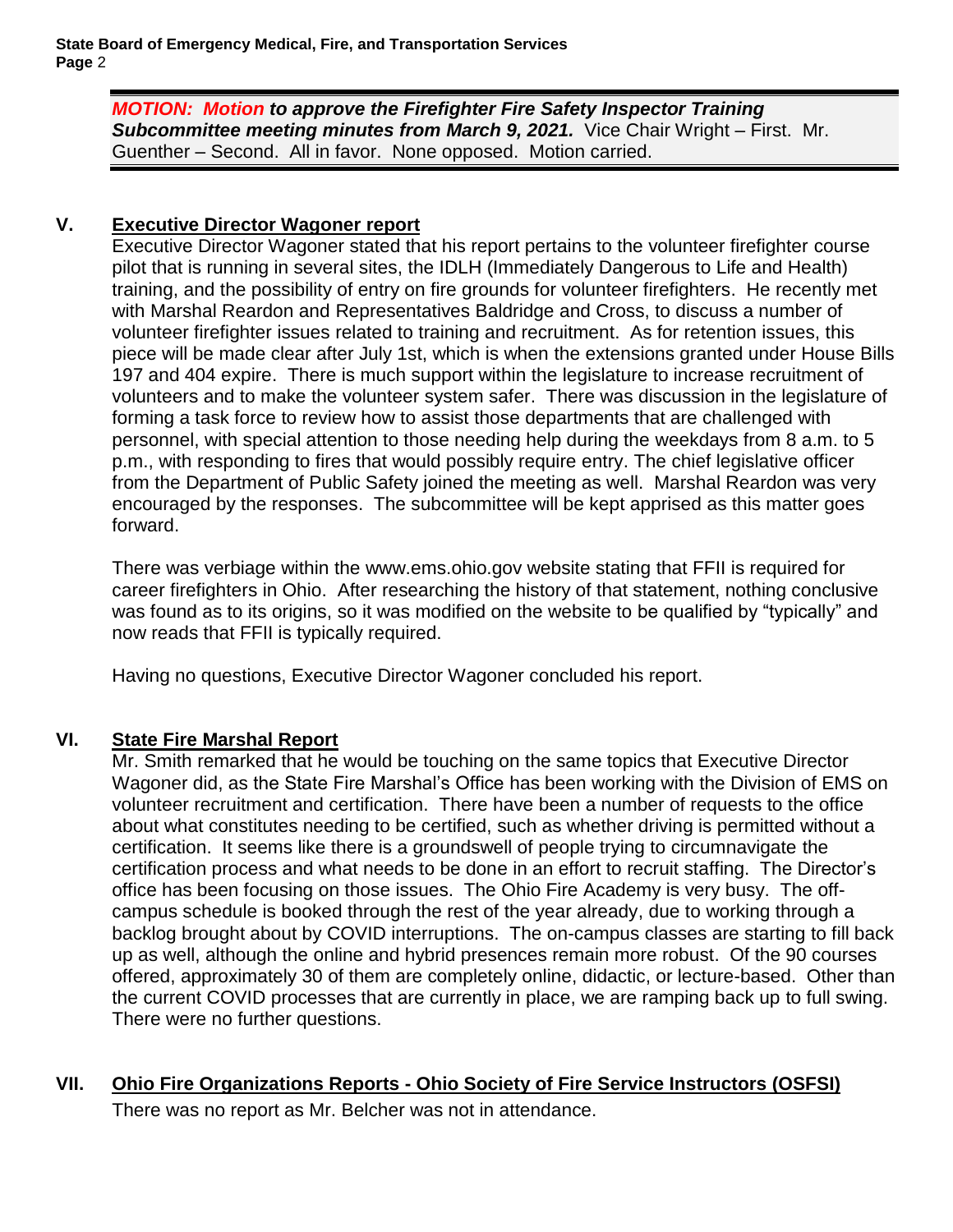**State Board of Emergency Medical, Fire, and Transportation Services Page** 3

#### **VIII. DEMS Fire Education Report**

Mr. Burke reported that this education report ties into today's agenda items under New Business and Other. The fire education section is continuing to work with fire charters, both through organized meetings, or through individual communication, to assist them with details involving the upcoming expiration of HB 404, and to assist in transitioning into in-person learning for the majority of classes, except Instructor level courses or FSI.

The testing system database has been updated with some new ADA features. Some charters have brought to EMS' attention new issues created by the update, so the EMS section is currently working with the DPS IT staff to remedy those problems. The IT department has been very helpful with solving issues arising from new processes.

As Executive Director Wagoner mentioned in his report, discussions regarding the volunteer course are underway with the legislature and possibly a task force. This subcommittee will be involved with that discussion in the future. Ted Kienzle has done a great job of updating the Volunteer FF practical skill sheets to bring them in line with recent FF I and II changes. Further discussions about the course as a whole are also currently underway, the results of which will be sent to the subcommittee for review and opinions, as well as to the program directors again for their input, before anything is implemented.

Regarding the JPRs and skills check-offs, Mr. Burke had a good phone conversation with Mr. Belcher yesterday discussing how some of the FSI checkoffs have differed in the past with Volunteer FFI and II by requiring 100% pass rates. More information will be given later in this meeting under the other agenda item, but anything that comes out of continuing discussions will be brought to the subcommittee for their review and input.

That concluded Mr. Burke's Fire Education Report.

### **IX. Old Business**

Mr. Burke stated that he has nothing for Old Business. Mr. Kienzle answered Chair Thomas' question about new updates on the trial programs. He stated that while he doesn't have any new numbers for the volunteer courses, he does have numbers for the LFI courses. The approximately four courses with the new curriculum went very well. The grandfathering rule ended as of April 1<sup>st</sup>, so now there is no more grandfathering, and anybody that is taking the LFI now has to go through the whole course.

There were no further comments under old business.

#### **X. New Business**

## **Volunteer Firefighter Course**

Mr. Burke stated that, pursuant to Executive Director Wagoner's report, information on the volunteer firefighter courses will be conveyed to the subcommittee along with other course and skill sheet updates, as conversations continue with the legislature and the proposed task force.

There were nothing further under new business.

#### **XI. Other**

### **JPR and Skill Sheet Check-offs**